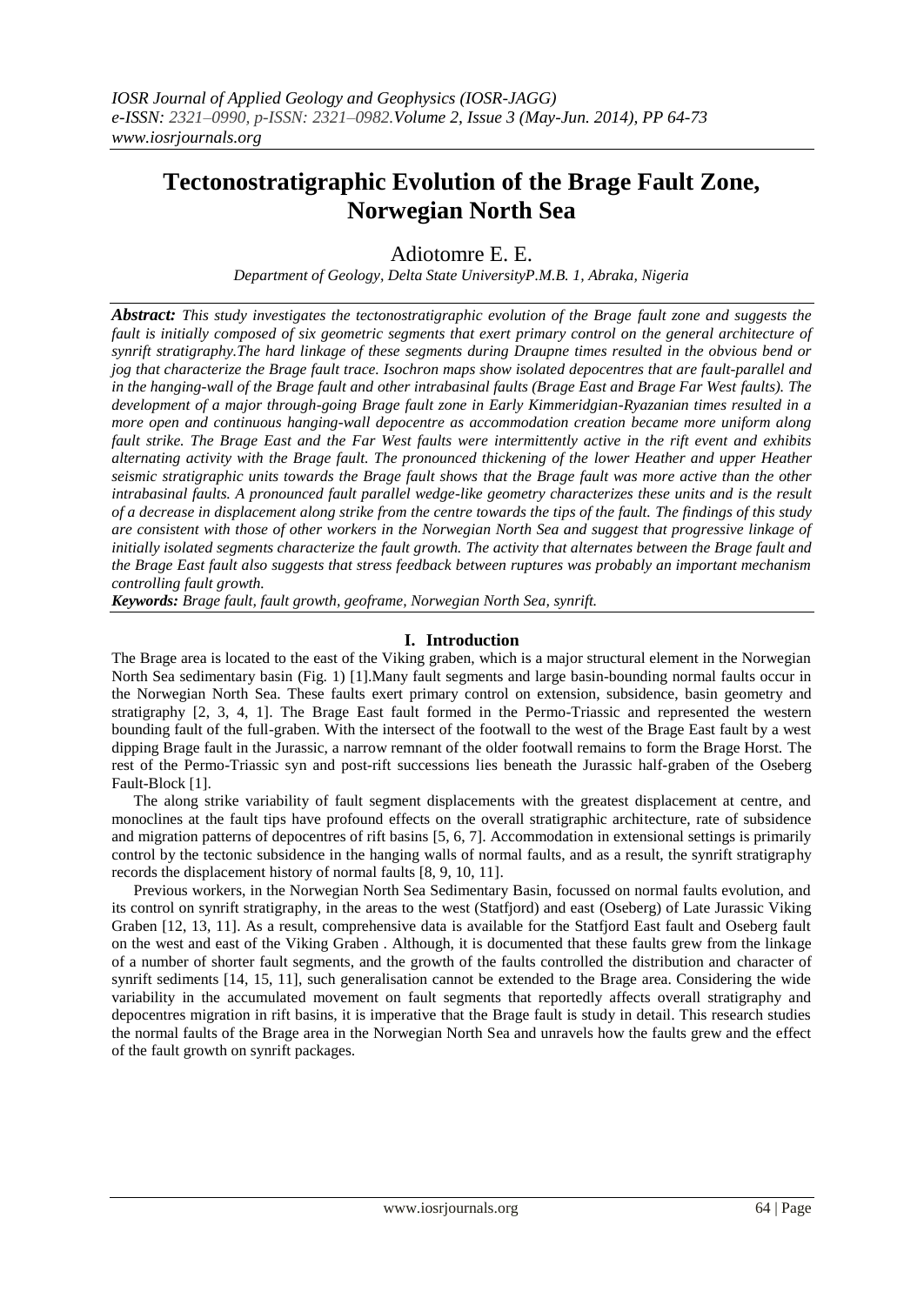

**Fig. 1 - Map of the northern North Sea showing main structural elements and location of the study area (after Faerseth, 1996).**

# **II. Norwegian North Sea Sedimentary Basin**

The Norwegian North Sea sedimentary basin is a fault-bounded N-S trending extended crust that is about 170- 200 km wide. The basin is bound in the east and west by the mainland of western Norway and east Shetland Platform respectively [1]. Large normal faults that trend N-S, NE-SW and NW-SE occur within the basin; the faults developed during the Permo-Triassic extension and reactivated by the Jurassic stretching episode [2, 16, 3, 4]. In the northern part of the Norwegian North Sea, Viking and SognGrabens occur as a system of discrete rift segments and makes up the Jurassic rift [1]. The tectono-stratigraphic evolution of the northern North Sea is class into three main stages; namely pre-rift, main rift or syn-rift and post rift stages (Fig. 2) [17, 1].

The Brent Group is the top of the pre-rift sequence of the Jurassic rifting phase [18]. However, other workers have reported that an extension commenced in places during the Bajocian and involved the upper parts of the Brent Group [19, 20]. Increased rates of fault-related subsidence occurred during the Late Aelenian-Early Bajocian and affect the Viking graben and its flanking terraces. This is indicated by an increase in thickness of the lower Brent Group (with respect to the Dunlin Group) observed on each fault-blocks/half grabens as well as across block-bounding extensional faults [3].



**Fig. 2 - North Sea stratigraphy illustrating the studied synrift interval (Dahl and Solli, 1993).**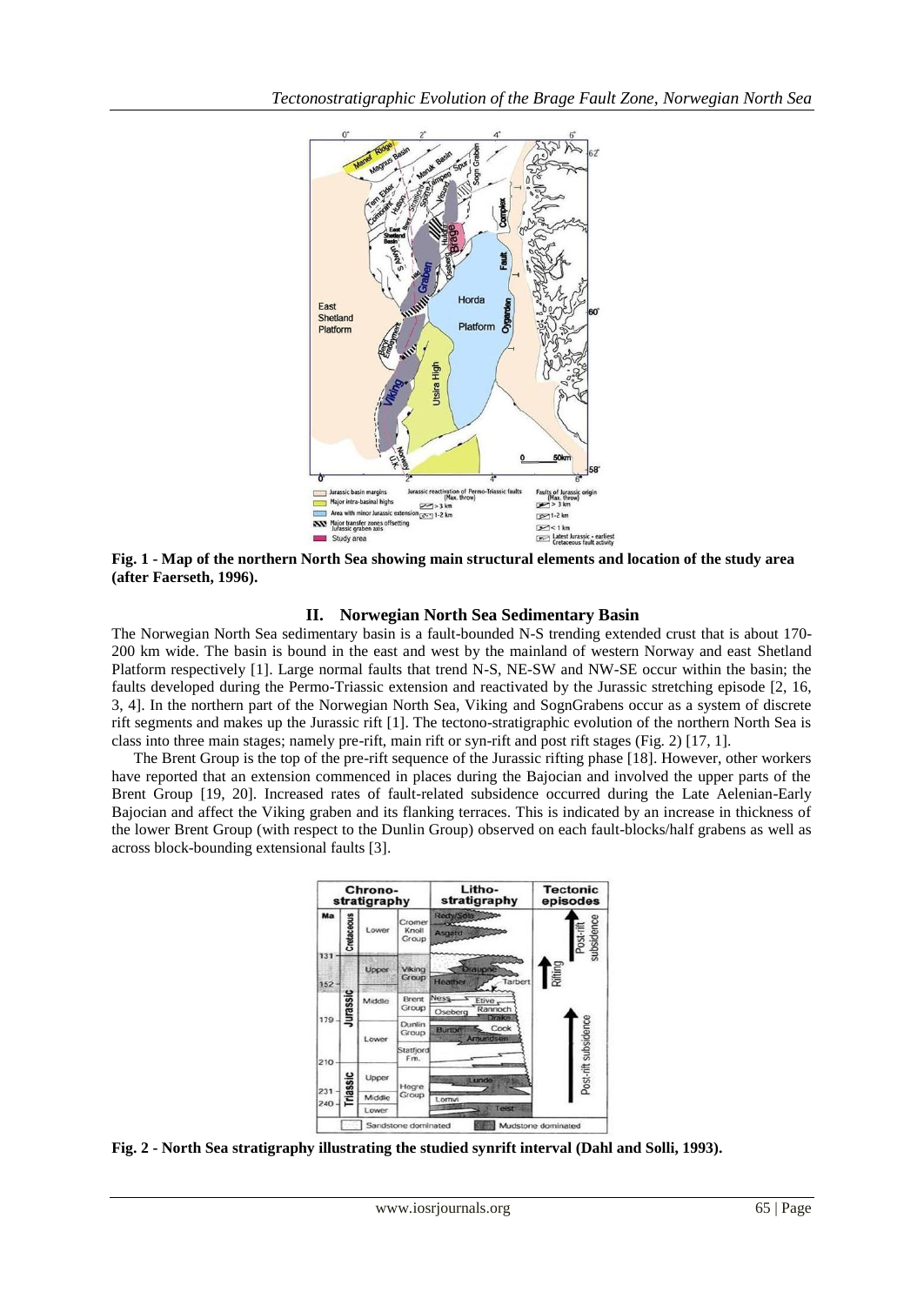The chronostratigraphic interval of the main rift (synrift) stage of evolution of the northern North Sea Sedimentary Basin is the focus of the present study. The main rift stage commenced in the Late Bajocian to Bathonian when sediment supply balanced created accommodation and with the consequent deposition of the sand-prone Talbert and mud-prone Heather Formation rift wedges [21].The clay prone Draupne Formation resulted from increased extension and rotation in Oxfordian-Volgian when the deeper parts of the basin experienced increased bathymetry [13]. The upper Heather member deposition in the Late Oxfordian occurred at a time east dipping faults within the basin were dormant. The west dipping faults in the basin remained active throughout the rifting episode and experienced significant Late Jurassic footwall uplift. Symmetrical segment of the Viking Graben characterized by much palaeowater-depth was host to the Draupne Formation. The Draupne Formation is slightly wedged and thickens to the east in an opposite direction to the Heather Formation [21].

There are four discrete stages of synrift sedimentation in the Norwegian North Sea that are intimately related to the propagation, interaction and linkage of normal fault arrays [22]. Earliest in the rifting stage, many of fault segments nucleated with slow slip rates, with sediment supply outpacing tectonic subsidence and rising eustatic sea level primarily controls sedimentation. As rifting progressed, movement localized on a smaller number of active faults that experience increased displacement rates. The basin developed a graben-like geometry, and the lateral propagation and linkage of fault strands controlled accommodation generation. Although flooding of the basin occurred, sediment supply kept pace with fault-controlled subsidence. The last two stages of rifting consist of a fully linked half-graben bounding fault and the rate of sediment supply was greatly surpassed by the rate of tectonic subsidence.

The post-rift evolutionary stage of the Norwegian North Sea Sedimentary Basin occurred after the Permo-Triassic extension with the deposition of the Middle Triassic to Lower-Middle Jurassic strata [1]. Several studies show that when the Middle Jurassic stretching started, the basin system had not attained a thermal equilibrium state, implying that thermal subsidence and active stretching occurred simultaneously [23, 16].

### **III. Materials and Methods**

The data set consists of 3-D seismic subsurface survey around the Oseberg-Brage in the Norwegian northern North Sea. The study area is about 380 square kilometres and the line spacing of the survey is 12.5m for both NNW-SSE oriented in-lines and NNE-SSW oriented cross-lines. The seismic data has a vertical axis in milliseconds (ms) two-way travel time (TWTT) and have not been depth converted. In order to constrain the interaction between synrift stratigraphy and normal fault growth in the Brage area, the research focussed on the synrift stratigraphy that is between the depths of 2200-2780 ms TWTT. This interval extends from the top Brent Group to the base Cretaceous seismic marker.

The first part of this approach entails mapping surfaces of discontinuities defined by onlap, toplap and erosional truncations and, care was taking to track offset horizons across faults. The mapping of seismic horizons was at trace positions that tied most closely to formation tops. Thickness variation within seismically defined synrift horizons is analysed to constrain the effect of growth of the Brage fault on synrift stratigraphy.

### *4.1 Seismic Stratigraphy*

### **IV. Results and Discussion**

On the basis of reflection character and terminations, five regionally significant surfaces are mapped, and these include top Brent unit (top pre-rift), top lower Heather unit, top upper Heather unit, top lower Draupne unit and top upper Draupne unit (top synrift) (Figs. 3, 4, 5). A very high-amplitude reflection that is continuous throughout the seismic section characterizes the top Brent seismic unit. This reflection is a marked seismic onlap surface observed at 2450 ms TWTT and separates the high amplitude, sub parallel reflections of the pre-rift from the more complex seismic wedge packages of the synrift; hence it is the top pre-rift in the study area (Figs. 3, 4).



**Fig. 3 - Interpreted cross section of inline 1853 showing the Brage Horst and associated faults. Note the onlap and truncation of synrift reflections.**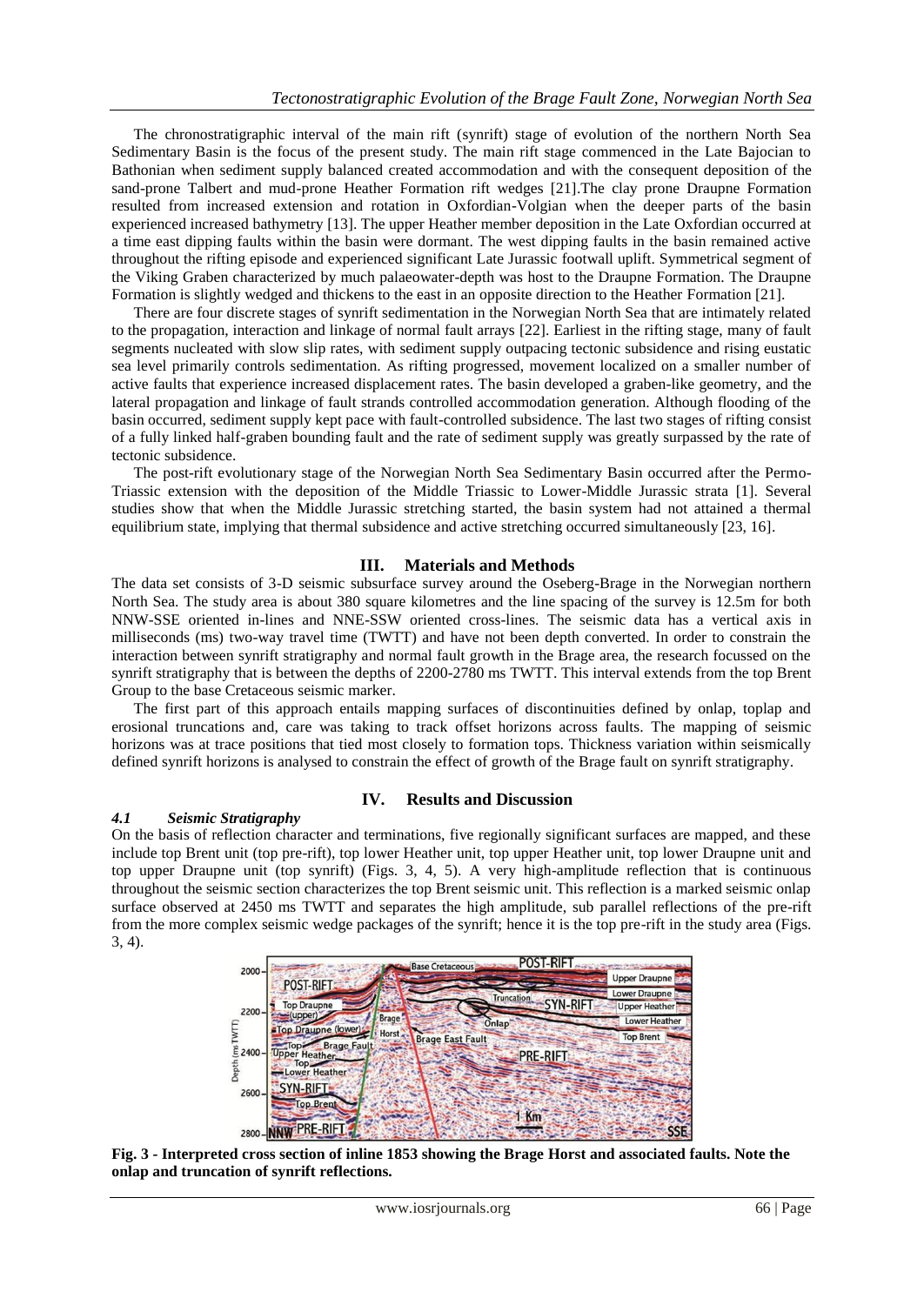

**Fig. 4 - Interpreted cross section of inline showing Brage fault and other intrabasinal faults [25].**

Seismic reflection of moderate-high amplitude and good continuity characterises the top lower Heather unit. This reflection is the first prominent onlap on the top Brent observed at 2450 ms TWTT (Figs. 3, 4), and this represents the boundary between the Brent Group and the overlying Viking or Humber Group. In the hangingwall of the Brage East fault, the top lower Heather unit, locally onlaps the top Brent unit at 2150 ms TWTT (Fig. 3). Moderate amplitude reflections that characterise the top Upper Heather seismic unit are poorly continuous. The top lower Draupne is a low to moderate-amplitude reflection characterized by good continuity. The top lower Draupne locally truncates strong synrift reflections in the hanging-wall of the Brage East fault at 2050 ms TWTT (Fig. 3). The top of the synrift mapped as top upper Draupne (base Cretaceous) in the Brage area is marked by very high-amplitude reflection that is excellently continuous throughout the seismic section (Figs. 3, 4, 5). The strong reflection is as a result of the sharp impedance contrast between the carbonates in the lower part of the postrift Cromerknoll Group and the underlying synrift Draupne Formation [24].



**Fig. 5 - (a) Interpreted seismic inline 1529, and (b) Drawing of interpretations showing the wedge-like geometry of synrift seismic stratigraphic units.**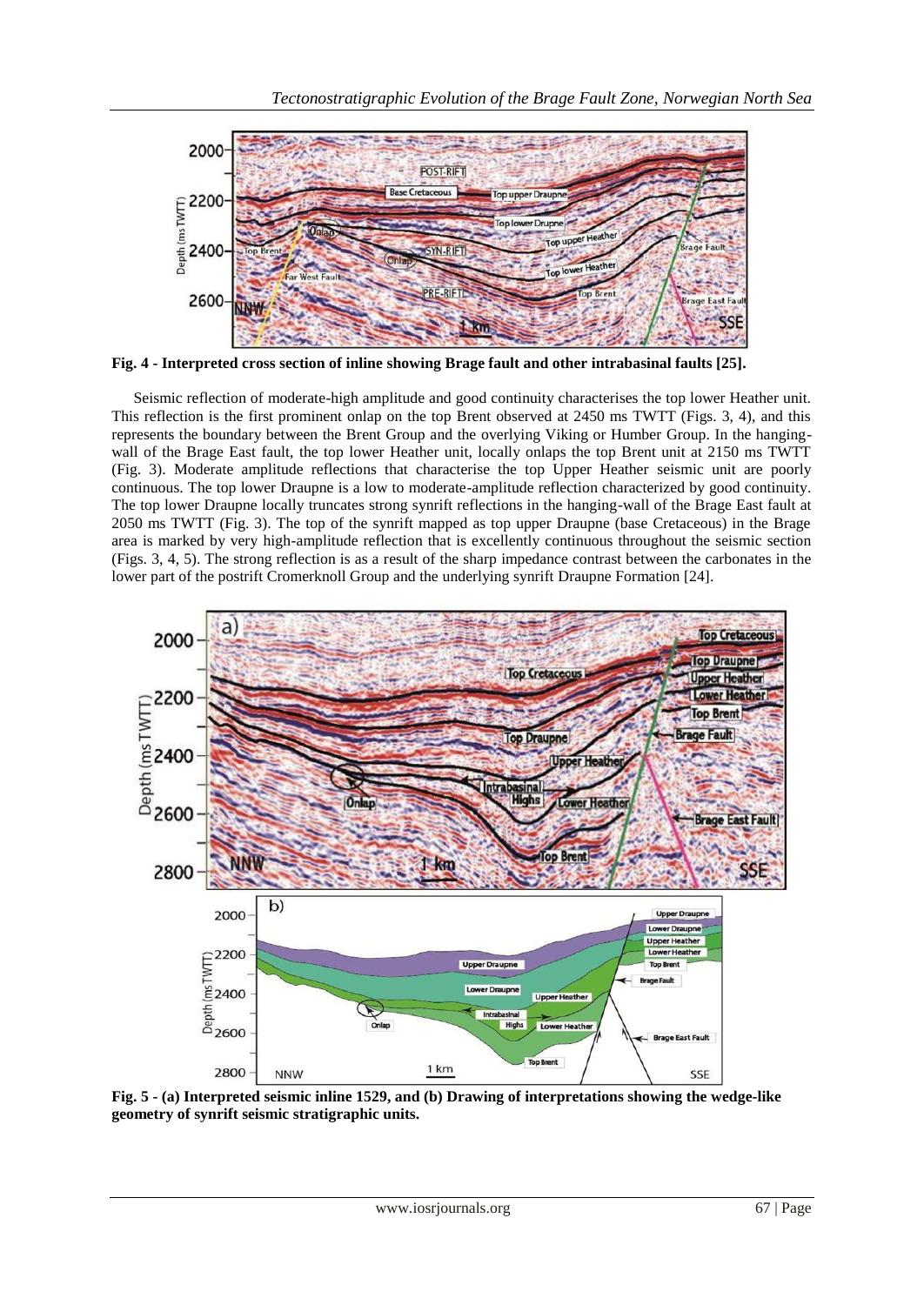# *4.2 Tectono-stratigraphic evolution of the Brage Fault Zone*

The study of the Brage fault zone evolution and the response of synrift stratigraphy to the fault growth and linkage were undertaken by integrating stratigraphic data in the present study with structural data documented by [25].

#### *4.2.1 Brage Fault Zone Evolution from Analysis of Lower and Upper Heather Seismic Units*

Pronounced thickening and large-scale wedge-like geometry characterise the lower Heather seismic unit (Figs. 3, 4, 5) which suggest that this unit deposited after the beginning of rifting in the Late Bajocian. Assuming that stratal thickening serves as a proxy for subsidence, this may suggest that the lower Heather unit deposited following enhanced subsidence of the sub-basins next to the Brage fault. The lower Heather and upper Heather seismic units are distinctly wedge-shaped in cross sections (Figs. 3, 4, 5). The wedge geometry that characterized the seismic units is typical of surface breaking faults in which sequences expand and diverge in towards the fault zone. The wedge-like geometry that is more pronounced with the Heather unit than the Draupne seismic unit relates to a decrease in the displacement rate along strike from the centre towards the tips of the fault segments in the early stages of rifting. In the Brage area, the overall wedge-shaped geometry is disrupted by activity of the Far West intra-hanging-wall fault (Fig. 4). The Brage fault occurs with real thickening in the Heather seismic unit (Figs. 3, 4, 5). This indicates that the Brage fault was much more active than the Far West fault and the Brage East fault. In addition, it shows that enhanced subsidence in the sub-basin next to the Brage fault occurred in the Heather time.

The isochron map for the lower Heather (Fig. 6) illustrates at least six depocentres that exerts primary control on the lower Heather unit deposition, suggesting a time when displacement along fault strike was highly variable. The lower Heather seismic unit was also observed to onlap on intrabasin high, which suggest that the highs have a positive expression during the lower Heather unit deposition. The onlap on the intrabasin highs and the lower Heather unit absence above some of the highs suggest a relatively low deposition initially occurred above them. The highs formed as a result of low displacement on the Brage fault, and they represent fault segment tips. It is also observed that isochron thick regions occurs against the Brage fault and the Far West fault, and are separated by thinner regions that correspond to intrabasin highs (Fig. 6). The pattern of occurrence of the depocentres suggests that the controlling fault strands were surface breaking faults during the lower Heather unit deposition, with most subsidence in the immediate hanging-wall of the faults.



#### **Fig. 6 - Isochron map of the lower Heather unit. Note the distribution of the small isolated depocentres (labelled A, B, C) with respect to fault traces.**

The upper Heather seismic unit also shows onlap in the hanging-wall of the Brage fault (Figs. 4, 5). The top of the upper Heather seismic unit exhibits divergent internal seismic geometry in the crest of the Far West fault (Fig. 4), and this suggests it deposited following an increase in the rate of extension. Both the lower and upper Heather seismic units characteristically thickens towards the Brage fault, a sign that their deposition was fault controlled and that the extensional activity was more on the fault than other intrabasinal faults in the study area. The isochron map for the upper Heather seismic unit illustrates three main depocentres that exert primary control on the character and deposition of the Unit (Fig. 7). The thick that mark the isochron map of the upper Heather unit are wider than those observed at lower Heather level which show a later time of deposition when variation in displacement along fault strike is more uniform. The hanging-wall thicknesses of the lower Heatherand upper Heather seismic units are greater than their footwall thickness, and this suggests that the sedimentation rate is slightly higher than the displacement rate as at Heather seismic unit deposition.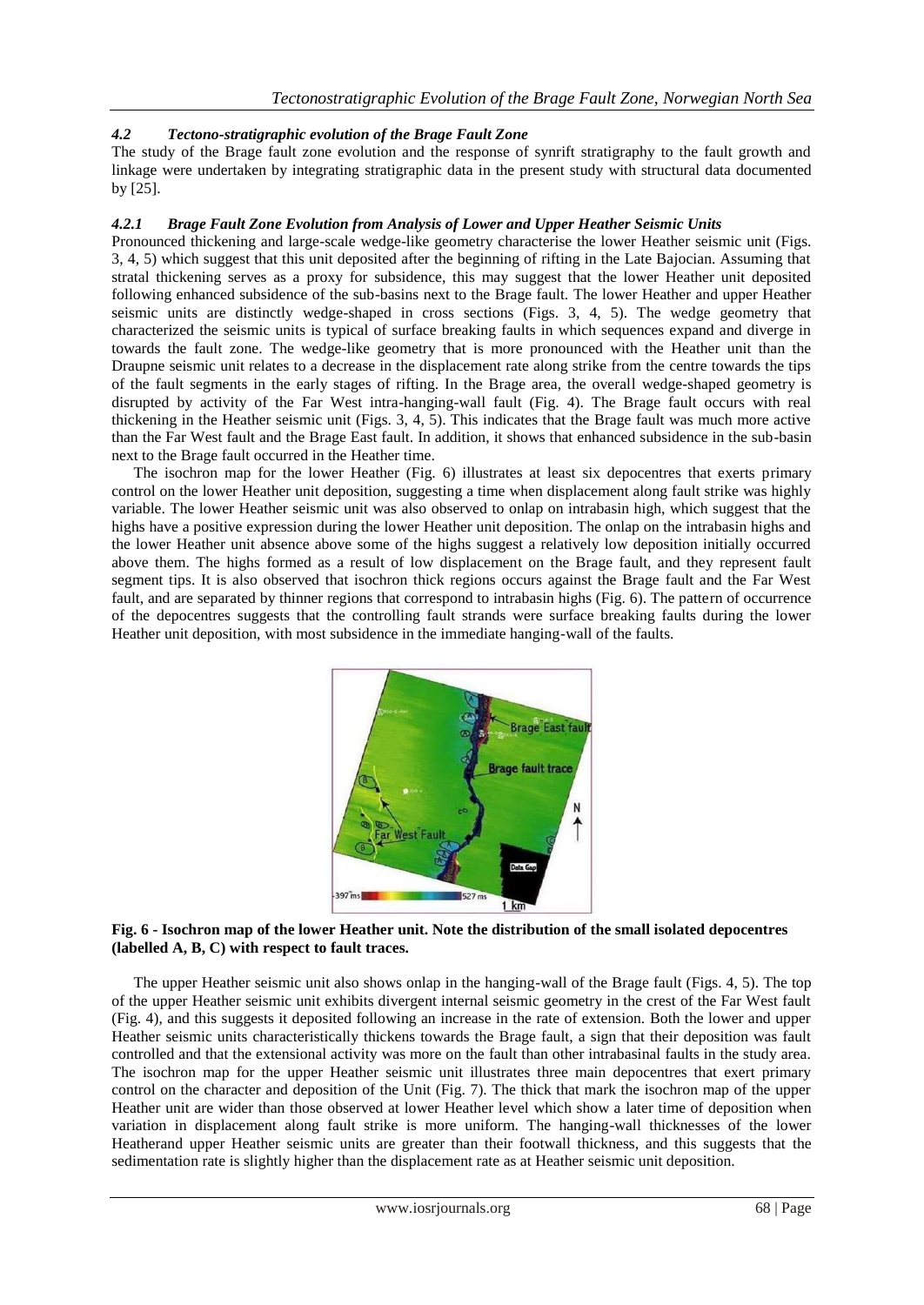

#### **Fig. 7 - Isochron map of the upper Heather seismic unit. Note how the depocentres adjoined to the Brage fault have broadened width compared with depocentres at lower Heather unit. A, B, and C represent depocentres.**

### *4.2.3 Fault Zone Evolution from Analysis ofDraupne Seismic Unit*

Analysis of the isochron (thickness) map for the lower Draupne seismic unit illustrates three main fault adjacent depocentres that control the seismic characteristic and deposition of the Unit (Fig. 8). Two of these depocentres located next to the Brage fault represents two fault strands. The third major depocentre occurs adjacent the Far West fault. These observations suggest that as at the time of the lower Draupne unit deposition, subsidence was less variable along fault strike than it was at Heather unit's level. Consequently, a more open and continuous hanging-wall depocentres developed as more uniform accommodation develop along strike after the evolution of a major throughgoing fault zone. The thickness map for the lower Draupne unit suggests a growth stage that consists of two main overlapping fault segments. At the Draupne seismic unit level, diverged reflections in the crest of the Far West fault are somewhat reduced, and this may show insignificant subsidence (Fig. 4).



#### **Fig. 8 -Isochron map of the lower Draupne unit. Note how created accommodation has become more uniformly distributed along fault strike. Dashed fault trace mark areas of no offset. A, B, and C represent depocentres.**

The upper Draupne unit is also characterised by thickness variation as is typical of the synrift packages. Fewer but larger fault proximal thick (A, B, and C) developed at upper Draupne resulting in uniformly distributed accommodation along fault strike and a more open continuous hanging-wall depocentre (Fig. 9). A three-dimensional view of the top upper Draupne (base Cretaceous) surface shows a general dip from east to west (Fig. 10). This topography corresponds to the topography of the basin at the end of rifting and suggests that the basin is slightly under-filled.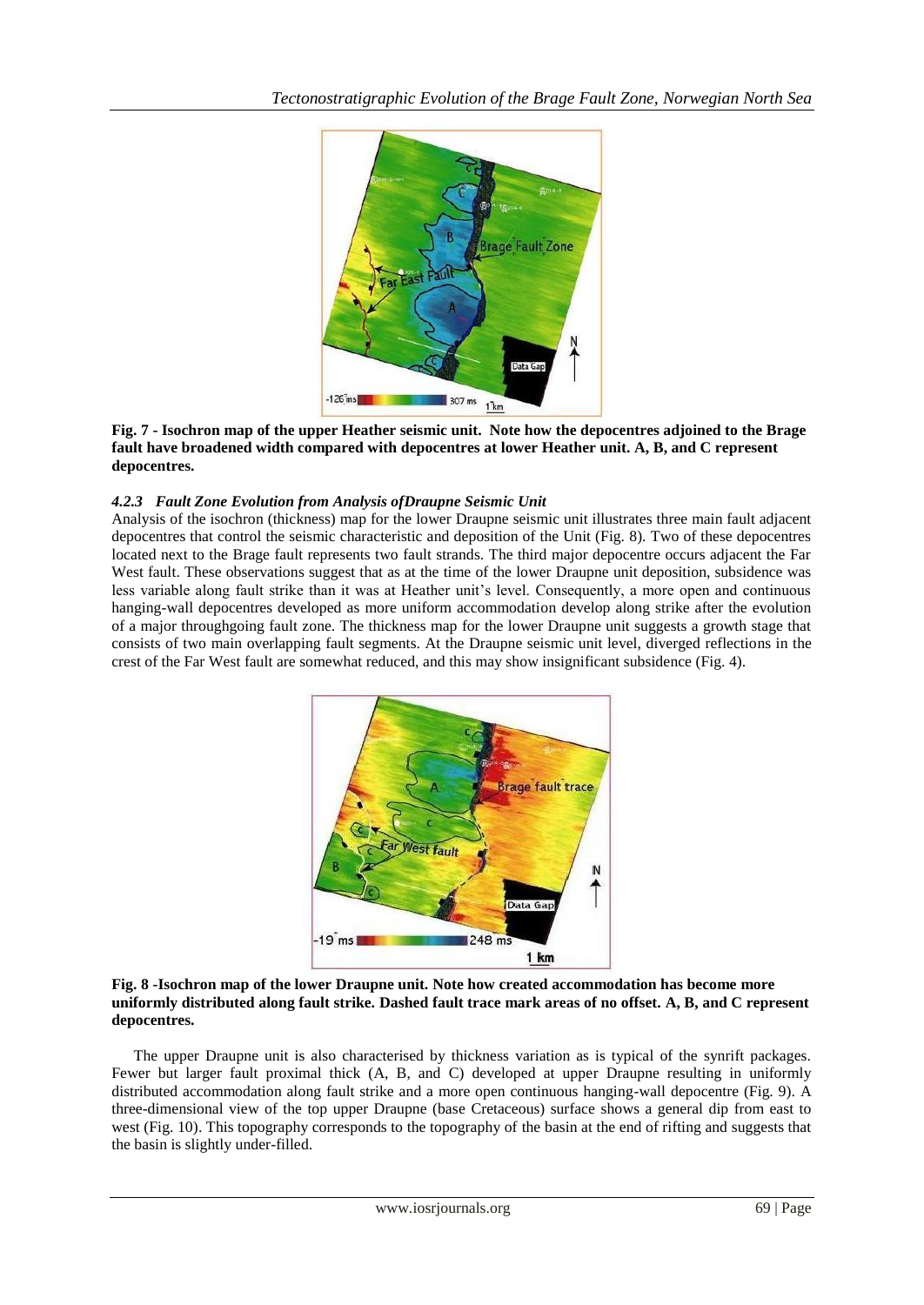

**Fig. 9 -Isochron map of the upper Draupne unit. Note the uniformly distributed accommodation along fault strike and the development of a more open continuous hanging-wall depocentre. A, B, and C are depocentres.**



**Fig. 10 - 3-D view of the top upper Draupne horizon offset by the Brage fault. Bh = boreholes drilled into footwall and hanging-wall. Note the general dip from east to west of the present day topography.**

# *4.2.4 Isolated Fault Strands and Segment Linkage*

The isolated fault strands stage represents the fault growth stage during the lower Heather unit deposition typified by a large number of isolated small depocentres (interpreted as small fault segments). This stage of the Brage fault zone evolution entails the nucleation and propagation of each isolated fault strands and span from Middle Bathonian-Middle Oxfordian corresponding to the time interval of about 5 Ma based on the time scale of [26].When the results of the thickness distribution analysis in the present study is buttressed with the Brage fault geometric structure and displacement characteristics documented by [25], at least six small isolated fault segments nucleated and propagated during this stage (Fig. 11a).The growth and interaction of these segments control the stratigraphic architecture and distribution of the lower Heather seismic unit, with sedimentation occurring in structurally controlled topographic lows. [25] also recorded that the Brage fault is about 21 km in strike length and with a displacement that is up to 610 ms TWTT. He also established the lengths of the Brage fault segments at top Brent level as 5.6 km (segment A), 3.9 km (segment B), 5 km (segment C), 6.7 km (segment D); whilst the lengths of geometric segments at top Draupne level are 5.6 km (segment A), 4 km (segment B), 5 km (segment C), and 1.5 km (segment D). A plausible explanation for this observation is that the fault segment lengths are near constant from an early stage of rifting. Furthermore, the greatest displacement of 610 ms TWTT is lower than would be predicted for a 21 km long fault using the displacement-length scaling relationship (Dmax =  $0.03L1.06$ ) introduced by [27]. This suggests the Brage fault is structurally immature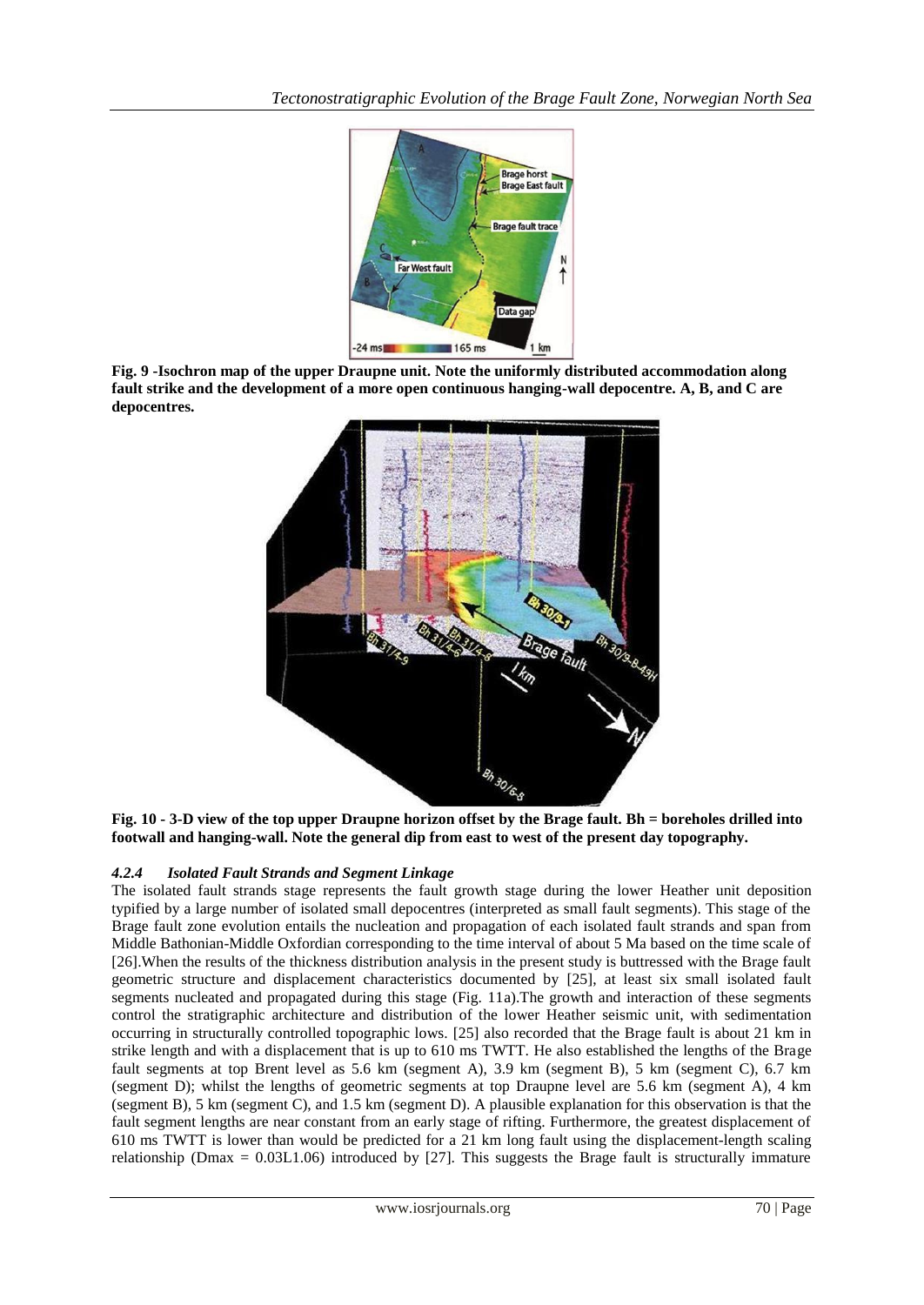which result from a possible cessation of extensional activity on the fault before it grew to keep up a proportionate displacement-length relationship.

The growth process involved early attainment of fault length and later interaction between fault strands retards lateral propagation producing near constant lengths for the entire process of the fault growth. Further fault growth occurs by increase in cumulative displacement [e.g. 28, 29, 30].Some of the fault strands break surface at the Heather unit level, which resulted in a significant thickening of the unit. The monocline structures observed above the faults shows that some of the fault strands were blind faults for the most part of this stage. The boundaries of these segments are mark by intrabasin topographic highs separated by topographic lows and these are transverse fault-related anticlines and synclines associated with along strike displacement gradients. Fault segments interaction continued into the Draupne seismic unit level, and the segments later linked to form the present-day Brage fault length (Fig. 11b).



**Fig. 11 - Schematic structural evolution of the Brage fault zone by integrating stratigraphy of the fault zone with the structural and D-d characteristics documented by [25]. Note the isolated and linked fault segments in (a) and the fully developed fault system following segments interactions and linkage in (b).**

Isochron map for the lower Draupne seismic unit illustrates three fault strands (as a result of segment linkage at Heather time) that interacted to control the Draupne seismic unit deposition. The growth process at this level, continued from Middle Oxfordian to Middle Ryazanian, representing a time interval of about 14 Ma based on the timescale of [26]. Divergent seismic reflections of the lower Draupne seismic unit occur at the crest of the Far West fault which suggests that the fault was a surface-breaking feature at this time (Fig. 4). Reflections at the base of the lower Draupne seismic unit have divergent internal seismic geometries in the crest of the Far West fault, thus suggesting that the fault was a surface breaking feature at this time. By upper Draupne level which is Cretaceous in age, after a major throughgoing fault zone developed, the two depocentres identified on the isochron map for the lower Draupne seismic unit merged to form a more open and continuous hanging-wall depocentre as a result of a more uniform accommodation created along fault strike (Fig. 8).The Brage East fault and the Far West fault stay intermittently active and show alternating activity with the evolving Brage fault (since these faults locally offset the top upper Draupne).

The isochron maps generated for the seismic stratigraphic units illustrate a hierarchy of fault-parallel isolated depocentres. The depocentres occur near the Brage fault and the Far West fault in the hanging wall (Figs. 6-9), and as such their occurrence relates to variations in displacement that accumulated along each fault segment before linkage. The positions of greatest displacement associated with the depocentres are near fault segments centre and the displacement decreases towards the intrabasin highs. A comparative analysis of the isochron map produced for the lower Heather, upper Heather, upper Draupne and lower Draupne seismic units (Figs. 6-9), suggest a more open and continuous hanging-wall depocentre with more uniform accommodation created along strike at top lower Draupne and top upper Draupne level. This is as a result of a major throughgoing Brage fault zone that develops.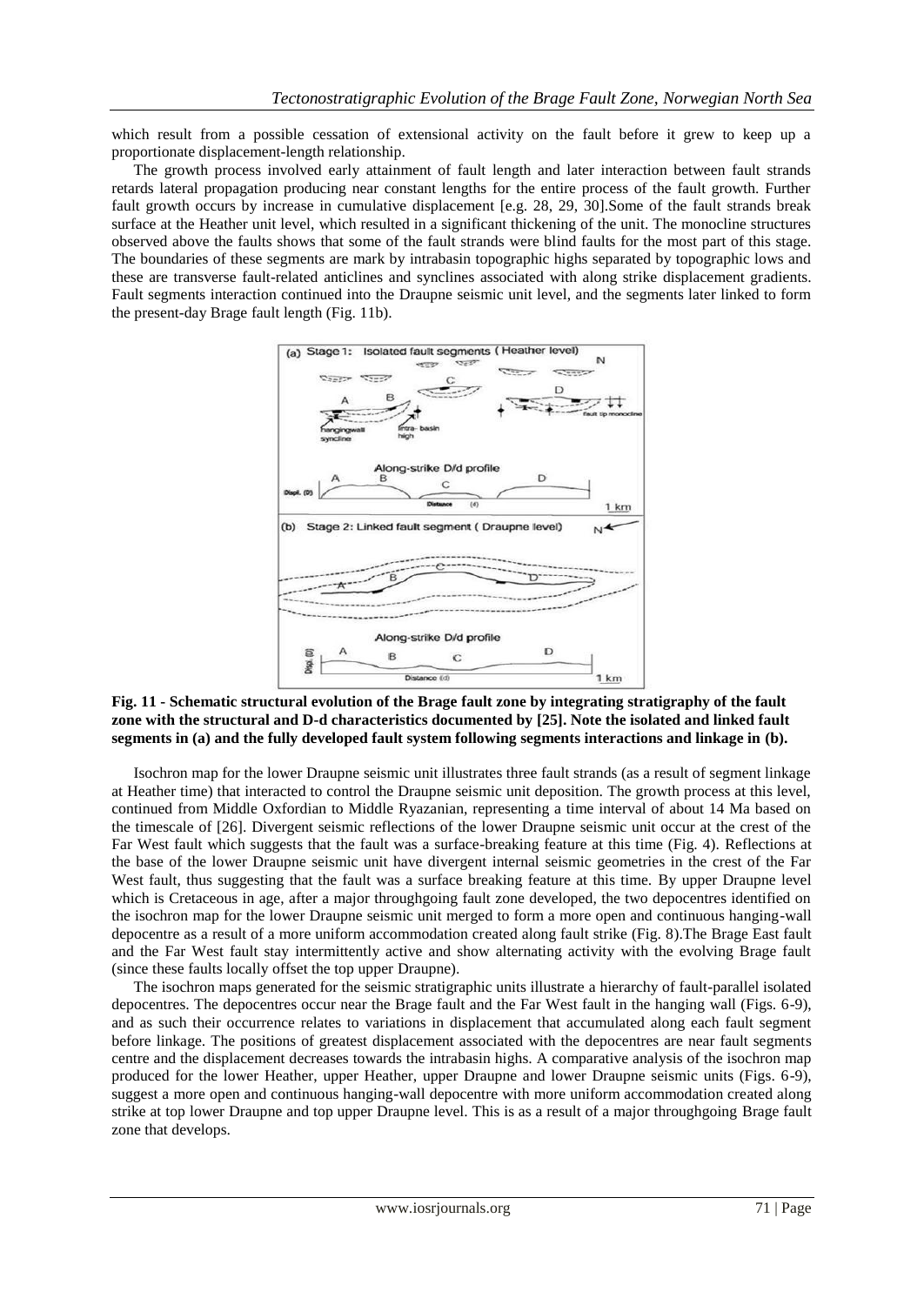#### **V. Conclusion**

This study shows that the evolution of the Brage fault is by the nucleation and propagation of at least six small normal fault segments that linked to form the full-length basin-bounding fault. The entire growth process consists of an early stage when small isolated normal fault segments nucleated and began to interact between Middle Bathonian-Callovian times. By Middle Oxfordian, during the deposition of the upper Heather seismic unit, three segments labelled A, B, and D had resulted from the soft linkage of six fault segments that propagate from both north and south of the study area. At Draupne level, these segments hard linked with a central splay fault (labelled C), thus forming a jog or major bend in the Brage fault trace and a full length Brage fault zone that is a surface breaking feature developed after the breaching of the relay ramp. The basin-ward dip of hanging-wall reflections immediately next to the fault segments supports vertical propagation from depth as well as lateral propagation through linkage.

The lower Heather, upper Heather, and Draupne seismic units are distinctly wedge-shaped in cross sections (Figs. 3, 4, 5). The wedge geometry that characterized the seismic units is typical of surface breaking faults in which sequences expand and diverge in towards the fault zone. The wedge-like geometry that is more pronounced with the Heather unit than the Draupne seismic unit relates to a decrease in the displacement rate along strike from the centre towards the tips of the fault segments in the early stages of rifting. The growth process of the Far West intra-hanging-wall fault affects the overall wedge-shaped geometry of synrift stratigraphic units (Fig. 4). The Brage fault occurs with real thickening in the Heather seismic unit (Figs. 3, 4, 5). This indicates that the Brage fault was much more active than the Far West fault and the Brage East fault. In addition, it shows that enhanced subsidence in the sub-basin next to the Brage fault occurred in the Heather time.

It is construe that the Brage fault is structurally immature as a result of a possible cessation in extensional activity on the fault before it grew to keep up a proportionate displacement-length relationship.

#### **Acknowledgement**

The author is grateful to Schlumberger for providing the interpretation package use in this study. The seismic data provided by Statoil is highly appreciated.

#### **References**

- [1] Faerseth, R. B. (1996). Interaction of Permo-Triassic and Jurassic extensional fault-blocks during the development of the northern North Sea. Geological Society of London, vol. 153, pp. 931-944.
- [2] Steel, R. J., and Ryseth, A. (1990). The Triassic-early Jurassic succession in the northern North Sea: Megasequence stratigraphy and intra-Triassic tectonics. In R. P. F. Hardman, and J. Brooks (Eds.), Tectonic events responsible for Britain's oil and gas reserves. Geological Society Special Publication, vol. 55, pp. 139-168.
- [3] Steel, R. J. (1993). Triassic-Jurassic megasequence stratigraphy in the Northern North Sea: rift to post-rift evolution. In J. R. Parker (Ed.), Petroleum Geology of Northwest Europe, Proceedings of the 4th Conference.Geological Society London, pp. 299-315.
- [4] Roberts, A. M., Yielding, G., Kusznir, N. J., Walker, I. M., and DornLopez, D. (1995). Quantitative analysis of Triassic extension in the northern Viking Graben. Geological Society of London, vol. 152, pp. 15-26.
- [5] Morley, C. K. (1999). Patterns of displacement along large normal faults: implications for basin evolution and fault propagation, based on examples from East Africa. America. Association of Petroleum Geologists Bulletin, vol. 83, pp. 613-634.
- [6] Gawthorpe, R. L., and Leeder, M. R. (2000). Tectono-sedimentary evolution of active extensional basins. Basin Research, vol. 12, pp. 195-218.
- [7] Morley, C. K. (2002). Evolution of large normal faults: evidence from seismic reflection data. America Association Petroleum Geologists Bulletin, vol. 86, no. 6, pp. 961-978.
- [8] Leeder, M. R., and Gawthorpe, R. L. (1987). Sedimentary models for extensional tilt-block/half-graben basins. In M. P. Coward, J. F. Dewey, and P. L. Hancock (Eds.), Continental extensional tectonics. Geological Society Special Publication, vol. 28, pp. 139- 152.
- [9] Schlische, R. W. (1991). Half-graben basin filling models: new constraints on continental extensional basin development. Basin Research, vol. 3, pp. 123-141.
- [10] Gawthorpe, R. L., Fraser, A. J., and Collier, R. E. L. (1994). Sequence stratigraphy in active extensional basins: implications for the interpretation of ancient basin fill. Marine and. Petroleum Geology, vol. 11, pp. 642-658.
- [11] Dawers, N. H., and Underhill, J. R. (2000). The role of fault interaction and linkage in controlling synrift stratigraphic sequences: Late Jurassic, Stratfjord East area, northern North Sea. America Association of Petroleum Geologists Bulletin, vol. 84, pp. 45-64.
- [12] Ravnas, R., and Bondevik, W. (1997). Architecture and controls on Bathonian-Kimmeridgian shallow-marine synrift wedges of the Oseberg-Brage area, northern North Sea. Basin Research, vol. 9, pp. 197-226.
- [13] Faerseth, R. B., and Ravnas, R. (1998). Evolution of the Oseberg fault-block in context of the northern North Sea structural framework. Marine and Petroleum Geology, vol. 15, pp. 467-490.
- [14] Schlische, R. W., and Anders, M. H. (1996). Stratigraphic effects and tectonic implications of the growth of normal faults and extensional basins. In K. K. Beraton (Ed.), Reconstructing the history of Basin and Range extension using sedimentology and stratigraphy. Geological Society of America Special Papers, vol. 303, pp. 183-203.
- [15] Dawers, N. H., Berge, A. M., Hager, K. O., Puigdefabregas, C., and Underhill, J. R. (1999). Controls on Late Jurassic, subtle sand distribution in the Tampen Spur area, northern North Sea. In A. Fleet, and S. A. R. Boldy (Editors.), Petroleum Geology of Northwest Europe Petroleum Geology of NW Europe, Proceedings of the 5th Conference. Geological Society of London, pp. 827- 838.
- [16] Roberts, A. M., Yielding, G., Kusznir, N. J., Walker, I. M., and DornLopez, D. (1993). Mesozoic extension in the North Sea: constraints from flexural backstripping, forward modeling and fault population. In J. R. Parker (Ed.), Petroleum Geology of Northwest Europe, Proceedings of the 4th Conference. Geological Society of London, pp. 1123-1136.